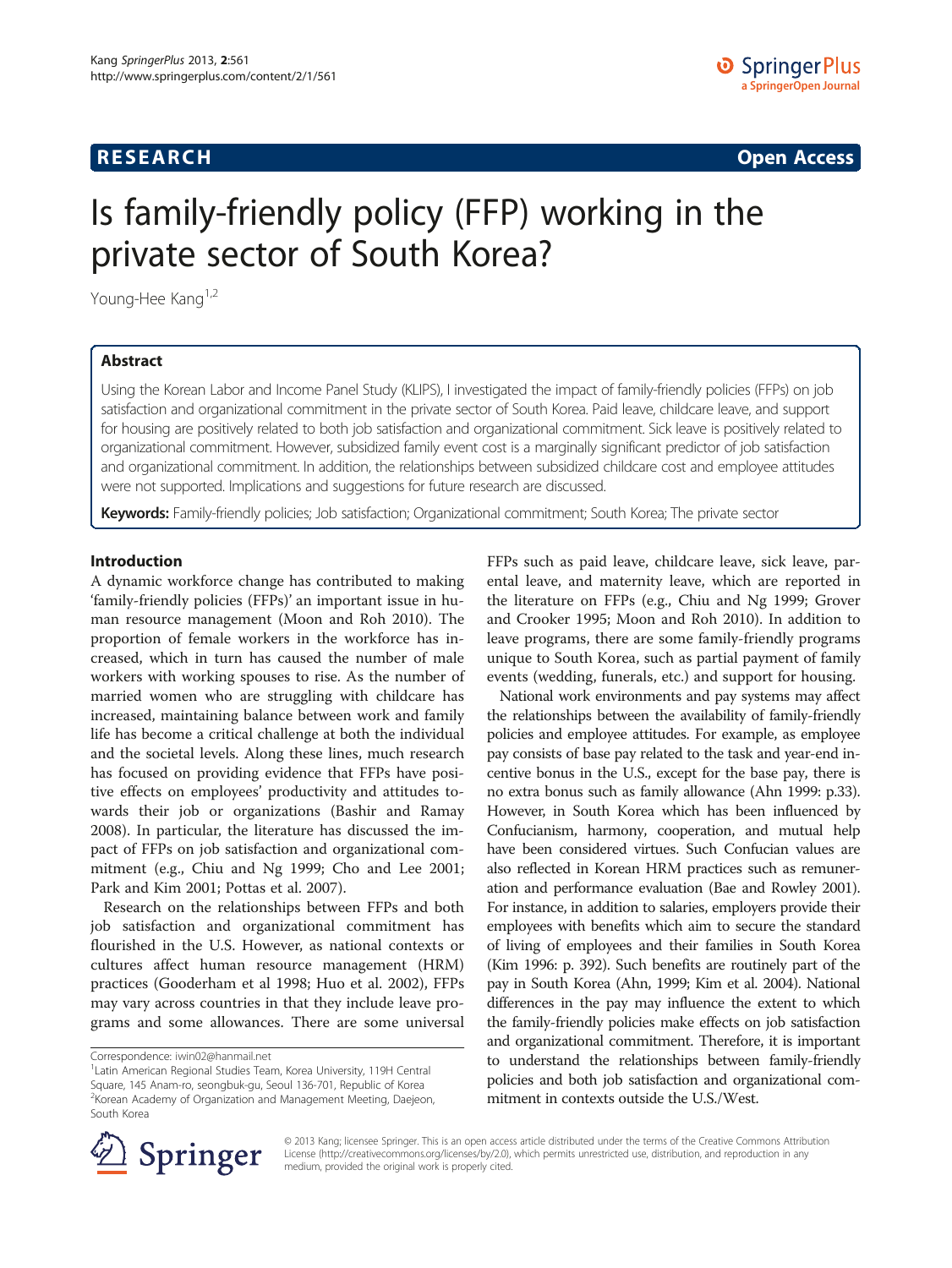Also, little research on FFPs has been conducted on employees working in the private sector of South Korea, while considerable research on the impact of FFPs on employee attitudes has been conducted in the public sector (e.g., Moon and Roh [2010](#page-9-0); Park and Kim [2001](#page-10-0)). There may be systematic differences between the private and the public sector. For example, compared with the private sector, the public sector is likely to secure regular work hours for employees with less unpaid over-time (Moon and Roh [2010\)](#page-9-0). Also, the leave programs and benefits of the public sector are likely to be governed by the National Official Law, the Local Official Law, or the Educational Official Law.

Thus, in this study I examined the relationship between the availability of FFPs and job satisfaction in the private sector of South Korean contexts. Organizational support theory suggests that employee attitude toward their job can be influenced by the extent to which they feel organizational support for their socioeconomic needs (Eisenberger et al. [1986\)](#page-9-0). This implies that the availability of FFPs may contribute to job satisfaction because workers are likely to perceive it as organizational support. I also hypothesized that the availability of FFPs has positive effects on organizational commitment. According to social exchange theory, employees may try to be more committed to their companies in order to reciprocate FFPs. Even though research has been mainly conducted on FFPs in the U.S. context and the public sector of South Korea, this study is one of the few that focuses on the private sector of South Korea.

In the pages that follow, I discuss the characteristics of the FFPs in South Korea. Following this, I provide theoretical backgrounds for relationships between the availability of FFPs and job satisfaction as well as organizational commitment. I then examine these hypothesized relations using the Korean Labor and Income Panel Study (KLIPS). Also, implications and suggestions for future research are discussed.

#### Family-friendly benefits in South Korea

In South Korea, employees are entitled to take paid leaves of 15-25 days depending on the number of years they have worked in their current organization (the Labor Standard Act<sup>a</sup>). According to 'Equal Employment and Work-Life Balance Protection Act', in cases employees need to take care of their family who are sick due to accident and old age, employees can take sick leaves. Childcare leaves can be taken by either the mother or the father in order to take care of the child who is less than three years old, and do not exceed one year. Paid maternity leaves, not exceeding 90 days, are entitled to pregnant employees during their childbirth. This study, however, did not include paid maternity leave because it applies to only female employees. Another FFP is subsidized childcare cost. The purpose of this policy is to offer financial support in order to reduce the burden on their employees with childcare expenses such as daycare or kindergarten expenses. These four programs were selected because much empirical research has paid attention to them in the Western contexts (Grover and Crooker [1995\)](#page-9-0).

In addition, South Korea has some different kinds of family supportive policies when compared to global ones. 'Subsidized family-event cost' is a special familyfriendly benefit in South Korea. Employees receive partial financial support when they marry, when their family members pass away, or when they celebrate their parents' 60th or 70th birthday. The partial payment of family events is based on the virtue of mutual help, which is a traditional value of South Korea (Oh et al. [1994](#page-9-0)). People influenced by Confucianism tend to distinguish in-group members from out-group members and treat the in-group more collaboratively and intimately than the out-group. Harmony, solidarity, and mutual help are emphasized (Oh et al. [1994](#page-9-0)), which are reflected in South Korean customs. For example, people give gift money or condolence money to neighbors who have celebrations (i.e., wedding, 1st, birthday of a child, 60th or 70th birthday, etc.) or sad occurrences (i.e., funerals). In addition to offering financial help, South Koreans offer community members their service and time (i.e., cooking, cleaning, and odd jobs).

Another FFP unique to South Korea is 'support for housing'. South Korea has suffered from housing shortages since 1970s (Blankenship [2002](#page-9-0)). As the urban housing supply has not been able to keep up with the rapid rates of urbanization and industrialization, the supply of housing is relatively slow in urban areas (Son et al. [2003](#page-10-0)). Although the government has paid attention to resolving the scarcity of housing, the ratio of families owning their homes declined until 1990: 63.6% in 1975, 49.9% in 1990, and 53.3% in 1995 (Son et al. [2003](#page-10-0)). In addition, South Korea has a unique Chonsei lease system. The Korean real estate rental market is based on Chonsei lease contracts: tenants pays an upfront deposit instead of monthly rent payments and receive the deposit from their homeowners at the end of the usual two-year rental term. The deposit of Chonsei lease contract is estimated 40 to 80% of the value of property (Ambrose and Kim [2003](#page-9-0)). Until the early 1990s, housing prices rose faster than real income or general inflation, and the Chonsei rent increased much faster than the sale price for all housing types (Son et al. [2003](#page-10-0)). Given that tenants are less wealthy than homeowners, they may be affected by sudden changes, particularly rapid increases, in housing expenses. Tables [1](#page-2-0) and [2](#page-2-0) display the rapid rise of urban housing prices in South Korea from 2000 to 2007.

Moreover, companied with rising property prices, housing expenses are high (Son et al. [2003\)](#page-10-0). Housing is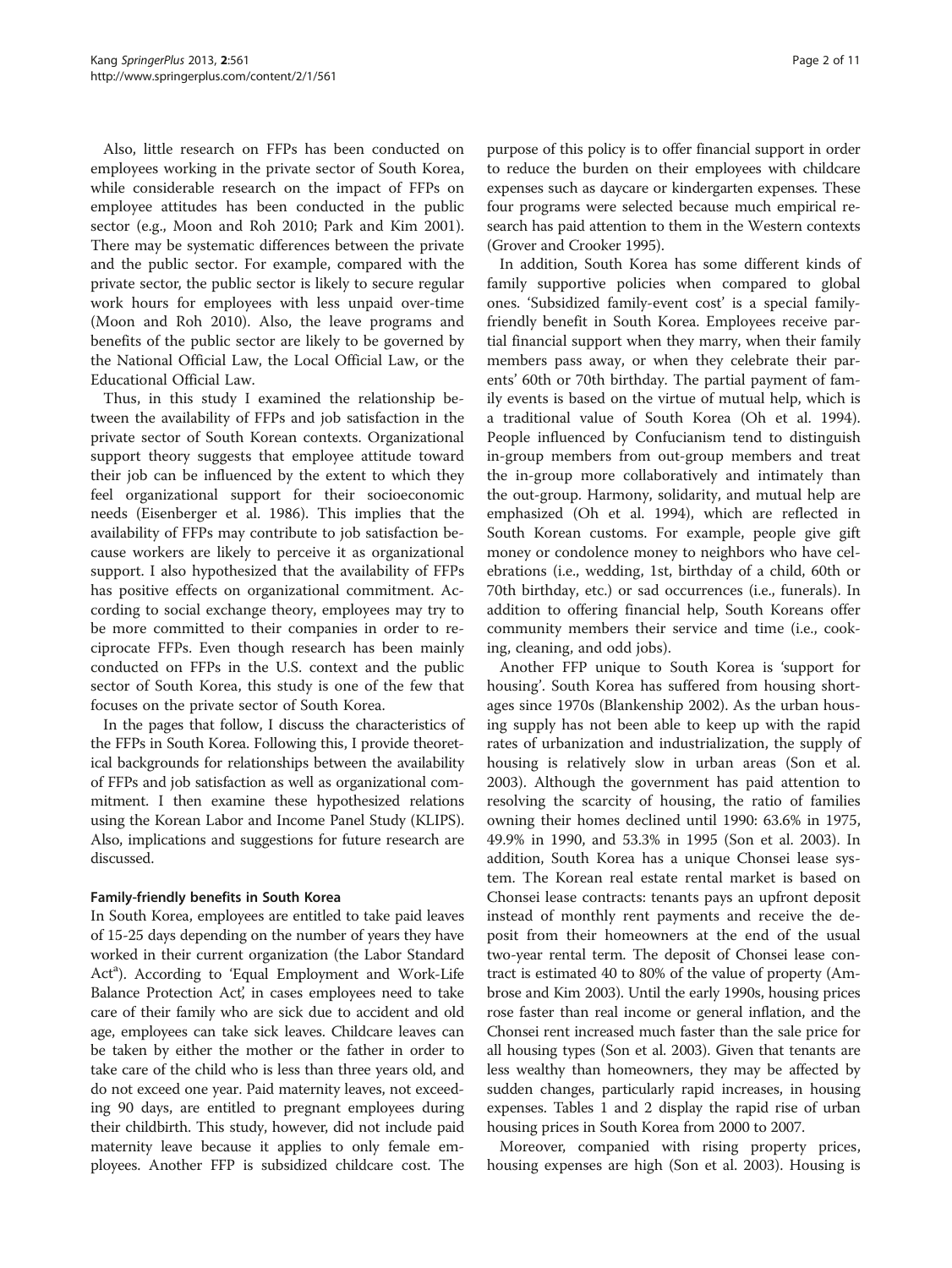| Year               | 1999 | 2000 | 2001 | 2002 | 2003   | 2004   | 2005 | 2006 | 2007     |  |  |  |
|--------------------|------|------|------|------|--------|--------|------|------|----------|--|--|--|
| Housing sale price | 3.4  | J.4  |      | 6.4  | ، ب    | $-1$   | 4.C  | 1.6  | <u>.</u> |  |  |  |
| Chonsei price      | 16.8 |      | 6.4  | 10.1 | $-1.4$ | $-5.0$ | 3.0  | 6.5  | -2.6     |  |  |  |

<span id="page-2-0"></span>Table 1 Changes  $(%)^a$  in urban housing purchase price & Chonsei lease price over the last year

SOURCE: Kookmin Bank, Monthly Report Nationwide Housing Price Trend Survey, Each year.

a) As of Dec. of each year.

an important issue to employees, especially married ones. By providing financial aid for housing such as mortgage loans, many companies respond to employees' needs related to family. In general, married employees and single ones with a dependent family benefit from this program. Although this benefit is likely to be offered by employers with 1,000 or more employees, 47.9% of companies in South Korea provide financial aid for their employees' housing costs (Lee [2009\)](#page-9-0).

# Theoretical backgrounds and hypotheses

#### Family-friendly policies and job satisfaction

Job satisfaction is defined as "a general pleasurable or positive emotional state resulting from the appraisal of one's job experiences" (Locke [1976:](#page-9-0) p. 1300). The literature has identified two factors which affect job satisfaction: 1) intrinsic factors such as chance for personal growth or promotion, achievement, and recognition; and 2) extrinsic factors such as pay, physical working conditions, and job security (Ghazzawi and Smith [2009](#page-9-0): p. 301-302). Some researchers have reported that extrinsic factors are likely to decrease or have no effect on job satisfaction (e.g., Herzberg [1987, 2003](#page-9-0); Herzberg et al. [1959](#page-9-0)). However, other studies have found that extrinsic factors can be significant determinants of job satisfaction (e.g., Ghazzawi [2008](#page-9-0); Kickham [2007\)](#page-9-0). For example, job satisfaction or dissatisfaction is influenced by company policies such as flexible work schedule (Boehle et al. [2000](#page-9-0); Yazel [2001](#page-10-0)). Brief [\(1998](#page-9-0)) reported that pay and benefits can play a significant role in job satisfaction. Given this, family-friendly policies may impact job satisfaction, although they are extrinsically, rather than intrinsically, related to job satisfaction.

According to organizational support theory, employee attitudes toward organizations are affected by the extent to which they meet their employees' socioeconomic needs (Eisenberger et al. [1986\)](#page-9-0). Based on favorable or

unfavorable treatments provided by employers, employees tend to judge whether their employers favor or disfavor them (Rhoade and Eisenberger [2002:](#page-10-0) p. 698). Eisenberger et al.([1986\)](#page-9-0) and Rhoade and Eisenberger ([2002\)](#page-10-0) stated that organizational support is largely categorized into two parts: 1) the extent to which the organization sets a high value on employees' contributions; and 2) the extent to which it considers employees' well-being (as cited in Dixmon et al. [2007:](#page-9-0) p. 238). Family-friendly policies can be related to the latter in that their purposes help employees to balance work and family, in turn contributing to employees' well-being. In other words, employees may view family-responsive programs as indicators of organizational supportiveness, which in turn affects job satisfaction.

In this light, the literature on FFP has provided evidence of positive impact of FFP on job satisfaction (e.g., Chiu and Ng [1999;](#page-9-0) Frye and Breaugh [2004;](#page-9-0) Judge et al. [1994](#page-9-0)). Frye and Breugh ([2004\)](#page-9-0) found that family-friendly policies are negatively related to work-family conflict, in turn being positively correlated to job satisfaction. They also found a positive direct path from family-friendly policies to job satisfaction. Thompson et al. ([1999\)](#page-10-0) found that the availability of FFPs has negative effects on workfamily conflict. Judge et al. [\(1994\)](#page-9-0) reported that workfamily policies are significantly positively associated with job satisfaction. Thus, I would like to hypothesize:

Hypothesis 1: The availability of family-friendly policies is positively related to job satisfaction in South Korea.

#### Family-friendly policies and organizational commitment

Social exchange theory and the norms of reciprocity have provided the theoretical backgrounds for the relationships between FFP and employee attitudes, specifically organizational commitment (Blau [1994](#page-9-0); Eisenberger et al. [1986](#page-9-0)). Organizational commitment is defined as an "individual's strong identification with the goals and

Table 2 Urban housing sale price indices & Chonsei price indices  $<sup>b</sup>$  (12.2008 = 100)</sup>

|                    | -    |      |      |      |      |      |                   |      |       |
|--------------------|------|------|------|------|------|------|-------------------|------|-------|
| Year               | 2000 | 2001 | 2002 | 2003 | 2004 | 2005 | 2006              | 2007 | 2008  |
| Housing sale price | 61.2 | 67.2 | 78.3 | 82.  | 81.0 | 84.3 | 94 1<br><b>JI</b> | 97.0 | 100.0 |
| Chonsei price      | 72.8 | 84.8 | 93.9 | 91.9 | 87.4 | 90.  | 95.9              | 98.3 | 100.0 |

SOURCE: Statistics Korea; b) As of Dec. of each year.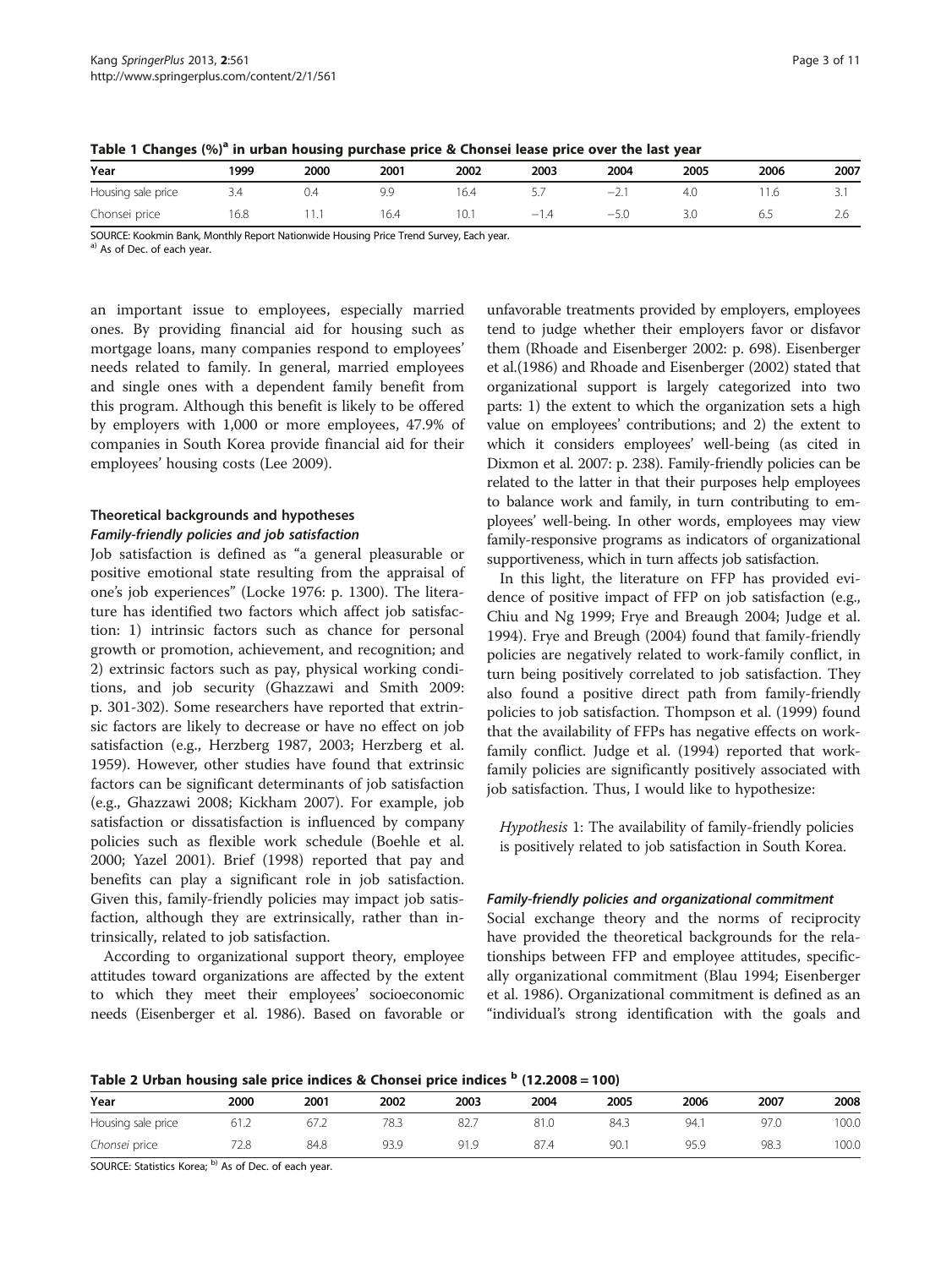values of the employing organization, involvement in an organizational role they perceive to be related to these goals and values" (Porter et al. [1974:](#page-10-0) p. 604). According to social exchange theory, employees tend to feel obligated to reciprocate when they are provided benefits (Prottas et al. [2007](#page-10-0)). In other words, employees may make themselves more committed to their current organizations in order to reciprocate benefits provided by their employer (Lambert [2000](#page-9-0); Thompson et al. [2004](#page-10-0)). Employees may perceive that FFPs are indicators of organizational supportiveness.

Thus, as research has provided empirical evidence that HRM policies are responsive to employees' needs, familyfriendly programs have positive effects on organizational commitment (e.g., Bashir and Ramay [2008;](#page-9-0) Chiu and Ng [1999;](#page-9-0) Grover and Crooker [1995](#page-9-0); Guy [1993\)](#page-9-0). Similarly, Park and Kim ([2001\)](#page-10-0) showed that FFPs in South Korea are positively associated with job satisfaction and organizational commitment. Dockel's study (Dockel A: The effect of retention factors on organizational commitment: an investigation of high technology employees, Unpublished) found that family-responsive policies are strongly and significantly associated with organizational commitment (as cited in Bashir and Ramay [2008:](#page-9-0) p. 228). Grover and Crooker ([1995\)](#page-9-0) and Haar and Spell ([2004\)](#page-9-0) suggested that the availability of FFP is positively associated with organizational commitment. FFPs are included in such HRM policies (Goldberg et al. [1989](#page-9-0); Grover and Crooker [1995](#page-9-0); Youngblood and Chmbers-Cook [1984;](#page-10-0) as cited in Chiu and Ng [1999:](#page-9-0) p. 490-491). Many studies have found that workfriendly benefits contribute to an increase in employees' commitment because the benefits help to reduce family

Table 3 Basic statistics, reliabilities, & correlations

responsibilities (Grover and Crooker [1995](#page-9-0); Halpern [2005](#page-9-0); Kossek et al. [2001\)](#page-9-0).

Hypothesis 2: The availability of family-friendly policies is positively related to organizational commitment in South Korea.

# Results and discussion

# Results

Means, standard deviations, and correlations were assessed for each variable. Table 3 displays a correlation matrix showing the means and standard deviations of the variables and the relationships among the variables. There were significant and positive correlations between the six family-friendly policies and job satisfaction  $(.12 \le r \le .2,$  $p < .001$ ) and organizational commitment (.18  $\le r \le .25$ ,  $p < .001$ ), providing initial support for the hypotheses.

Table [4](#page-4-0) displays the percent of respondents who were entitled to apply to each FFP. The FFPs used in the current study can be divided into two types: 1) mandatory FFPs, which are legally protected such as paid leave, sick leave, and childcare leave; and 2) voluntary FFPs, which are discretionary benefits provided by organizations such as subsidized family event cost, childcare cost, and support for housing. Only 6.8% of the respondents could apply for subsidized childcare costs and only 10.2% could apply for housing support. In contrast, as more workers were eligible for mandatory FFPs (paid leave, sick leave, and childcare leave), relatively more respondents could apply for them than voluntary FFPs.

To test the effects of the availability of FFPs on employee attitudes, a hierarchical regression analysis was

| Variable                            | Mean SD |       |                     | 2                   | 3        | 4                                   | 5          | 6                   | 7                          | 8        | 9        | 10          | 11                  | 12         | 13       | 14 |
|-------------------------------------|---------|-------|---------------------|---------------------|----------|-------------------------------------|------------|---------------------|----------------------------|----------|----------|-------------|---------------------|------------|----------|----|
| 1. Job satisfaction                 | 3.36    | .65   | (.92)               |                     |          |                                     |            |                     |                            |          |          |             |                     |            |          |    |
| 2. Organizational commitment        | 3.17    | .69   | $.72$ <sup>**</sup> | (.92)               |          |                                     |            |                     |                            |          |          |             |                     |            |          |    |
| 3. Paid leave                       | .44     | .50   | $.20^{**}$          | $.25***$            |          |                                     |            |                     |                            |          |          |             |                     |            |          |    |
| 4. Sick leave                       | .40     | .49   | $.18***$            | $.24***$            | $.57***$ |                                     |            |                     |                            |          |          |             |                     |            |          |    |
| 5. Childcare leave                  | .11     | .31   | $.16***$            | $.19***$            | $.29***$ | $.38***$                            |            |                     |                            |          |          |             |                     |            |          |    |
| 6. Partial payment of family events | .36     | .48   | $.18***$            | $.22$ <sup>**</sup> | $.47***$ | $.55***$                            | $.31***$   |                     |                            |          |          |             |                     |            |          |    |
| 7. Subsidized childcare cost        | .07     | .25   | $.12***$            | $.18***$            | $.27***$ | $.31***$                            | $.44***$   | $.33***$            |                            |          |          |             |                     |            |          |    |
| 8. Support for housing              | .10     | .30   | $.17***$            | $.23***$            | $.31***$ | $.37***$                            | $.40^{**}$ | $.42$ <sup>**</sup> | $.54***$                   |          |          |             |                     |            |          |    |
| 9. Pay satisfaction                 | 2.75    | .75   | $.40**$             | $.44***$            | $.20**$  | $.21***$                            | $.16***$   | $.19***$            | $-17**$                    | $.20**$  |          |             |                     |            |          |    |
| 10. Gender                          | .40     | .50   | .01                 | .02                 |          | $-15***$ $-18***$                   | $-0.02$    |                     | $-18***$ $-11***$ $-14***$ |          | $-0.02$  |             |                     |            |          |    |
| 11. Age                             | 39.02   | 11.15 | $-08**$             | $-10***$            |          | $-16***$ $-21***$ $-17***$ $-16***$ |            |                     | $-10***$                   | $-09**$  | $.09***$ | $-0.5***$ - |                     |            |          |    |
| 12. Education                       | .71     | .91   | $.16***$            | $.17***$            | $.21***$ | $.27***$                            | $.21***$   | $.23***$            | $.17***$                   | $.18***$ | $-15***$ |             | $-15***$ $-36***$ - |            |          |    |
| 13. Marital status                  | .64     | .48   | .02                 | .02                 | $.04*$   | $.04*$                              | .01        | $.05***$            | $.09***$                   | $.08***$ | $-.04*$  | $-0.09*$    | $.41***$            | $-11***$ - |          |    |
| 14. Tenure                          | 56.18   | 61.14 | $.10***$            | $.13***$            | $.20***$ | $.24***$                            | $.15***$   | $.26***$            | $.24***$                   | $.30**$  | $-15***$ | $-18***$    | $.25***$            | $-0.03$    | $.23***$ |    |

N for pay satisfaction = 2,993; N for tenure = 2,994; and other Ns = 2,995. Craonbach's α in parenthesis.

\*\*  $p < .01$ , \*  $p < .05$  (2-tailed).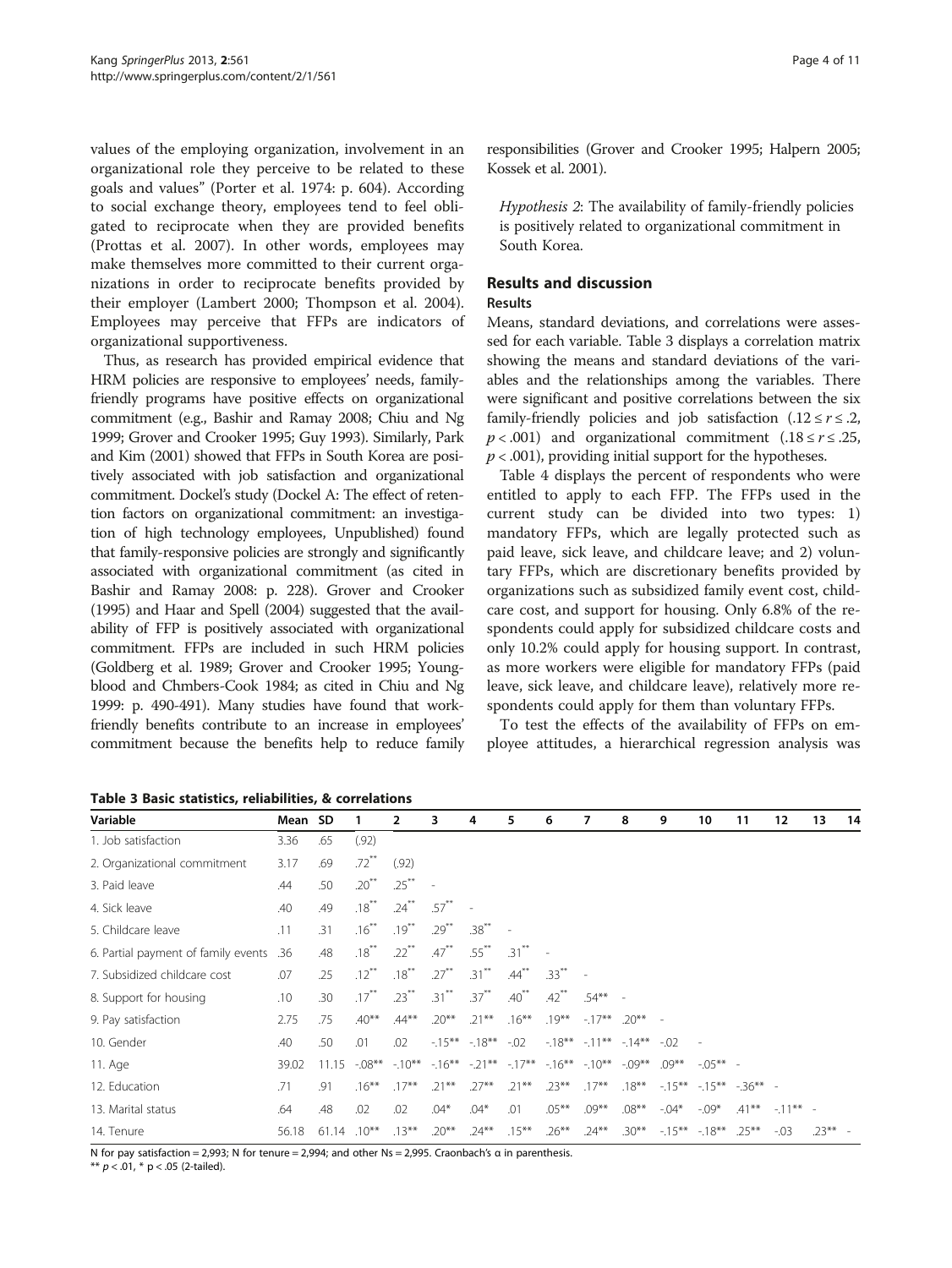#### <span id="page-4-0"></span>Table 4 Percentage of FFPs Eligibility

|                                   | <b>FFPs</b>                  | Eligible (%) | Not Eligible (%) | Total (%) |
|-----------------------------------|------------------------------|--------------|------------------|-----------|
| Mandatory FFPs (leave programs)   | Paid leave                   | 43.6         | 56.4             | 100       |
|                                   | Sick leave                   | 40.4         | 59.6             | 100       |
|                                   | Childcare leave              | 10.5         | 89.5             | 100       |
| Voluntary FFPs (economic support) | Subsidized family event cost | 36.4         | 63.6             | 100       |
|                                   | Subsidized childcare cost    | 6.8          | 93.2             | 100       |
|                                   | Support for housing          | 10.2         | 89.8             | 100       |

employed using SPSS 17.0 software. Personal demographic variables (e.g., gender, age, education, etc.) were regressed on outcome variables (job satisfaction and organizational commitment) in the first step, and then the availability of FFPs was included in the second step. This analysis controlled for the relationships between personal demographics and employee attitude variables before testing the relationships between the availability of family-friendly programs and outcome variables. The increase in  $\mathbb{R}^2$  from step 1 to step 2 indicated the effectiveness of the availability of FFPs. The outcomes of these analyses are presented in Tables 5 and [6](#page-5-0).

Hypothesis 1 which states that the availability of FFPs would have positive effects on job satisfaction was partially supported. Controlling for gender, age, and level of education, the availability of FFPs contributed to increase in the percentage of variance explained in predicting job satisfaction ( $\Delta R^2$  = .018, *p* < .001). However, among the family-friendly policies, paid leave ( $p < .001$ ),

childcare leave  $(p = .04)$ , and support for housing  $(p=.03)$  were statistically significant predictors of employees' job satisfaction. The coefficients of those practices were small, which indicated that the three family-friendly practices had small effects on job satisfaction. Taken together, employees who were entitled to receive paid leave, childcare leave, and support for housing were likely to show slightly higher levels of job satisfaction than those who were not. In addition, mandatory FFPs were more likely to influence job satisfaction than voluntary FFPs. On the other hand, sick leave, subsidized family event costs, and subsidized childcare costs were not significant predictors of job satisfaction.

Hypothesis 2 was also partially supported. Regarding  $R^2$ change, an additional 6% of the variance in organizational commitment was explained by the availability of FFPs  $(p < .001)$ . Among the family-friendly policies, paid leave  $(p < .001)$ , sick leave  $(p = .006)$ , childcare leave  $(p = .012)$ , and support for housing  $(p < .001)$  were statistically

| Step           | <b>Variables</b>                     | Beta      | $R^2$ | F         | $\Delta R^2$ | F change   |
|----------------|--------------------------------------|-----------|-------|-----------|--------------|------------|
|                | Dependent Variable: Job Satisfaction |           | .175  | 153.82*** |              |            |
| $\mathbf{1}$   | (Constant)                           | $2.44***$ |       |           |              |            |
|                | Pay satisfaction                     | $.38***$  |       |           |              |            |
|                | Gender                               | .02       |       |           |              |            |
|                | Age                                  | $-0.02$   |       |           |              |            |
|                | Education level                      | $.11***$  |       |           |              |            |
| $\overline{2}$ | (Constant)                           | $2.4***$  | .194  | 69.42***  | 0.02         | $11.03***$ |
|                | Pay satisfaction                     | $.35***$  |       |           |              |            |
|                | Gender                               | $.04***$  |       |           |              |            |
|                | Age                                  | .001      |       |           |              |            |
|                | Education                            | $.08***$  |       |           |              |            |
|                | Paid leave                           | $.08***$  |       |           |              |            |
|                | Sick leave                           | .01       |       |           |              |            |
|                | Childcare leave                      | $.04*$    |       |           |              |            |
|                | Subsidized family-event<br>cost      | $.04+$    |       |           |              |            |
|                | Subsidized childcare<br>cost         | $-.02$    |       |           |              |            |
|                | Support for housing                  | $.05*$    |       |           |              |            |

Table 5 Job satisfaction & FFPs: Hierarchical regression analysis

 $\uparrow p < .10, * p < .05, ** p < .01, ** p < .001.$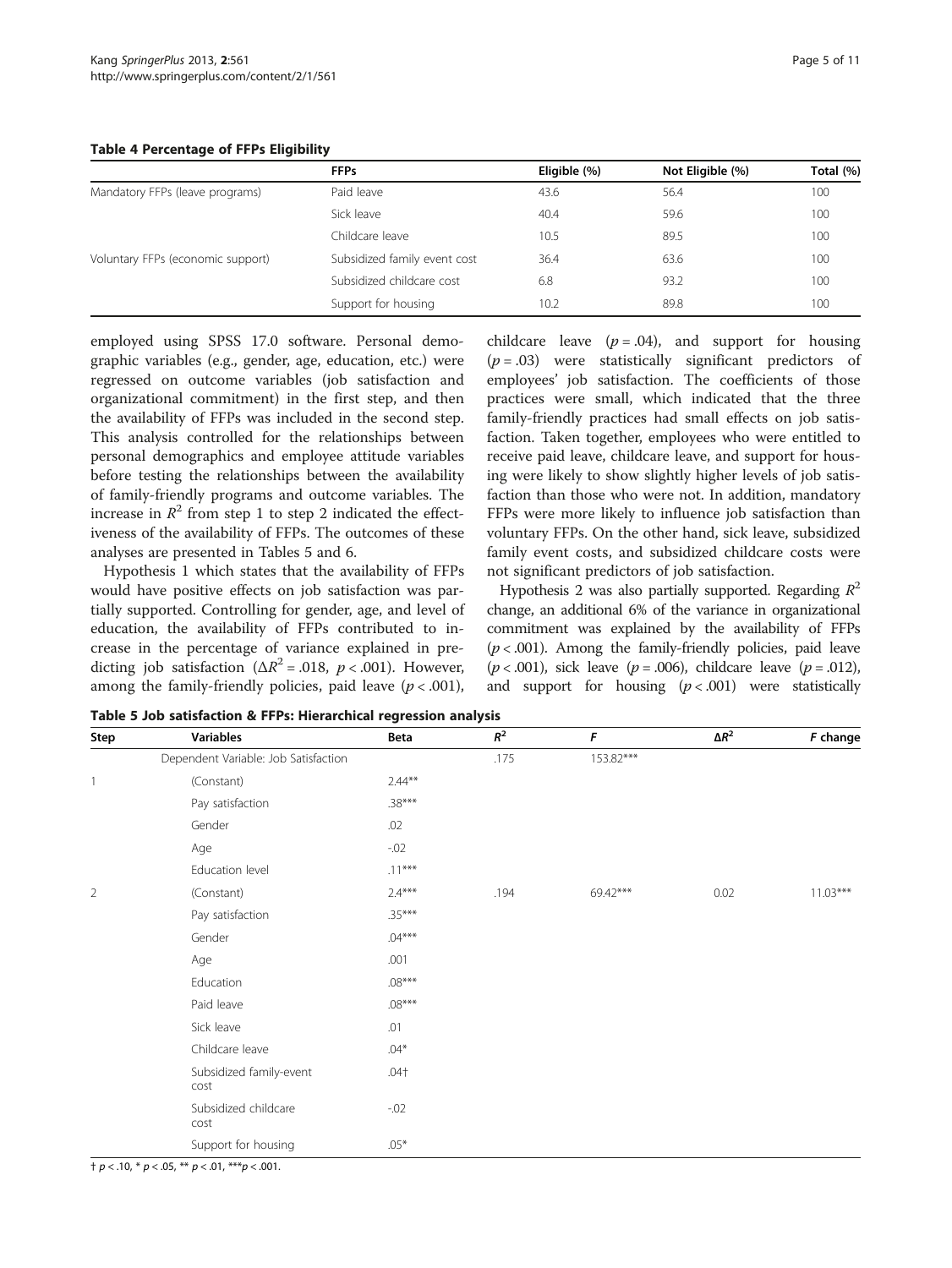| Step | <b>Variables</b>                              | Beta      | $\ensuremath{\mathnormal{R}}^2$ | F        | $\Delta R^2$ | F change |
|------|-----------------------------------------------|-----------|---------------------------------|----------|--------------|----------|
|      | Dependent Variable: Organizational Commitment |           |                                 |          |              |          |
|      | (Constant)                                    | $2.3***$  | .05                             | 47.41*** |              |          |
|      | Tenure                                        | $.1.3***$ |                                 |          |              |          |
|      | Education level                               | $.18***$  |                                 |          |              |          |
|      | Marital status                                | .01       |                                 |          |              |          |
| 2    | (Constant)                                    | $2.93***$ | .11                             | 38.57*** | .06          | 32.59*** |
|      | Tenure                                        | $.04*$    |                                 |          |              |          |
|      | Education level                               | $.09***$  |                                 |          |              |          |
|      | Marital status                                | .003      |                                 |          |              |          |
|      | Paid leave                                    | $.12***$  |                                 |          |              |          |
|      | Sick leave                                    | $.07***$  |                                 |          |              |          |
|      | Childcare leave                               | $.05*$    |                                 |          |              |          |
|      | Subsidized family-event<br>cost               | $.04+$    |                                 |          |              |          |
|      | Subsidized childcare<br>cost                  | .01       |                                 |          |              |          |
|      | Support for housing                           | $.09***$  |                                 |          |              |          |

<span id="page-5-0"></span>Table 6 Organizational commitment & FFPs: Hierarchical regression analysis

† p < .10, \* p < .05, \*\* p < .01, \*\*\* p < .001.

significant predictors of employees' organizational commitment. This means that employees who are eligible to apply for paid leave, sick leave, childcare leave, and support for housing are likely to show slightly higher levels of organizational commitment than those who are not . Like job satisfaction, mandatory FFPs were more likely to affect job satisfaction than voluntary FFPs. Also, subsidized family event cost was a marginally significant predictor of organizational commitment  $(p = .1)$ . On the other hand, childcare costs did not statistically have an effect on organizational commitment. In other words, the availability of these three family-friendly programs would not contribute to predicting organizational commitment.

This study aimed to investigate the impact of FFP on employee attitudes in the private sector of South Korea. The findings of the current study provided partial support for the effects of family-friendly policies on job satisfaction and organizational commitment. Paid leave, childcare leave, and support for housing were significant predictors of both job satisfaction and organizational commitment. Moreover, subsidized family-event cost was a marginally significant predictor of the two employee attitudes, and sick leave was a valid predictor of organizational commitment, which was consistent with previous findings (e.g., Chiu and Ng [1999;](#page-9-0) Wang and Walumbwa [2007](#page-10-0)).

However, contrary to expectations, the positive relationships between subsidized childcare cost and both job satisfaction and organizational commitment were not supported. Support for childcare expenses is usually taken by young workers with a child who is less than three years old. Compared to other benefits, there are relatively few

employees who benefit from the childcare expenses provided by the companies. Only 198 respondents, which are 6.8% of the sample, are eligible to apply for childcare expenses. This is relatively low, compared with the number of respondents who can apply for the other FFPs such as paid leave (1,268) and sick leave (1,174). If the relationships between childcare expenses and either job satisfaction or organizational commitment were investigated in organizations in which employees with young children work, different results may be reported.

The findings of this study suggest that paid leave, sick leave, support for housing, childcare leave, and subsidized family-event costs enhance employees' positive attitudes. However, the effects of those policies on job satisfaction and organizational commitment were not great. This may be because this study investigated the relationships between the availability of family-friendly programs, rather than use of such programs, and attitudes. The respondents who were eligible for applying for these family supportive policies may not have taken advantage of them, and this in turn means that organizational commitment and job satisfaction were less affected by these particular FFPs (Thompson et al. [2004](#page-10-0)). Therefore, regarding FFPs in general, availability alone may not affect job satisfaction and commitment toward the organizations. Future research should be conducted on the relationships between use of familyfriendly programs and job satisfaction and organizational commitment.

Although the hypotheses were only partially supported, the outcomes of the current study make contributions to the literature on FFP, job satisfaction, and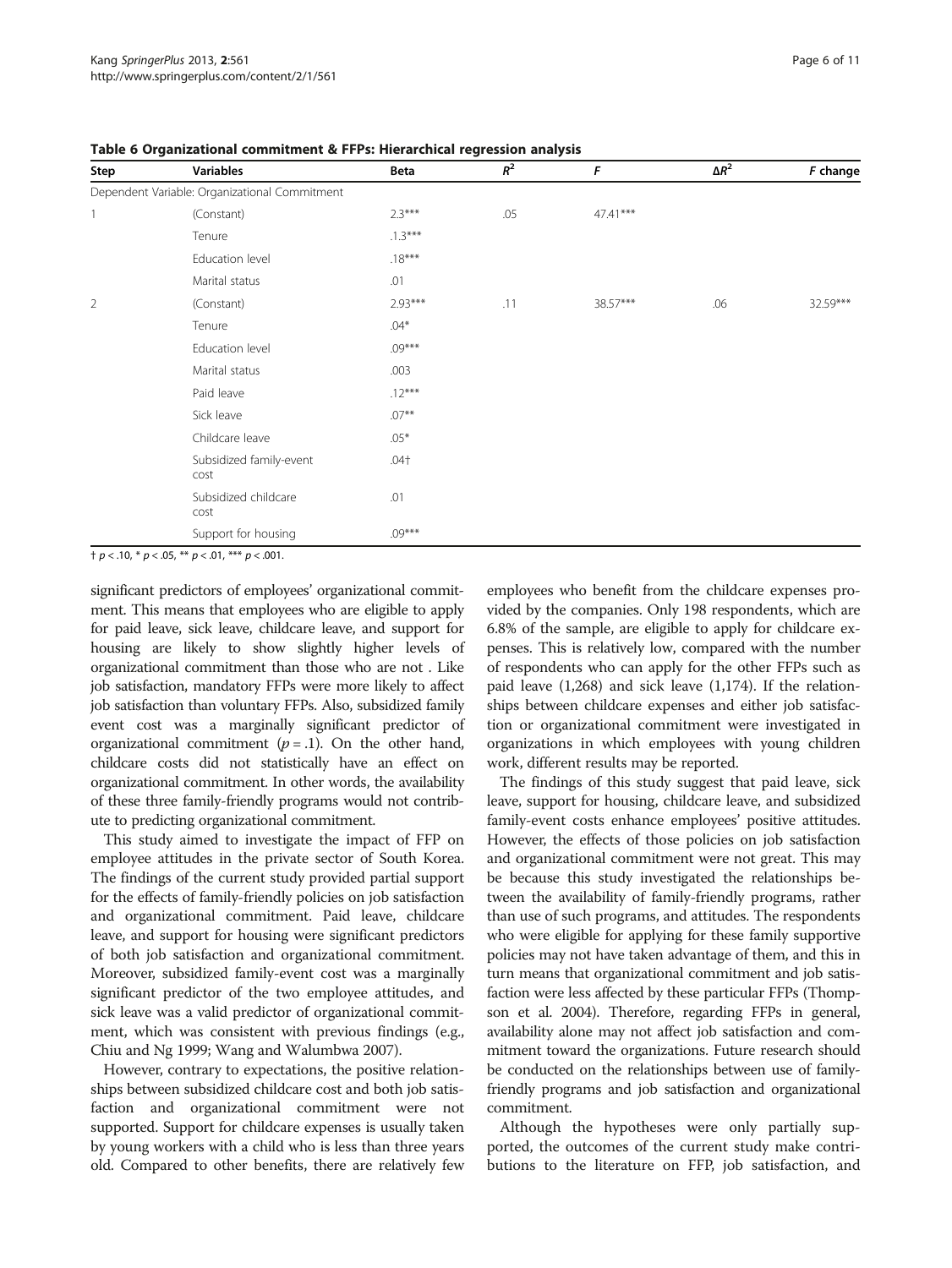organizational commitment. The research on the links between employee attitudes and family-friendly benefits has been heavily researched in the U.S. while few studies have been conducted in the private sector of South Korea. The findings of this study contribute to an understanding of the effects of FFPs on job satisfaction and organizational commitment by investigating the private sector of South Korea.

In addition, the literature on FFPs has mainly focused on paid leave, sick leave, childcare leave, and subsidized childcare costs (e.g., Grover and Crooker [1995\)](#page-9-0). In addition to these policies, this research included various family-friendly policies such as partial payment of family event expenses and support for housing, which are unique family supportive programs in South Korea. Grounded in collectivism and Confucianism, South Korea has emphasized solidarity, cooperation, and mutual help. Subsidized family event cost reflects such values. Also, high housing expenses of South Korea contribute to the benefit of support for housing. With high housing prices, Cheonse lease contract, which is unique to South Korea, requires tenants to make a significant deposit. These contextual factors explain why employers provide the benefit of support for housing expenses. Workers with a dependent family, particularly married employees, are likely to benefit from this program.

The findings of this study imply that the literature on FFPs needs to be extended to the contexts outside of the U. S. Support for housing is positively related to both job satisfaction and organizational commitment. Also, partial payment of family events contributes to job satisfaction. As mentioned above, housing plays a critical role in the stabilization of livelihood in South Korea. Although around 10% of the sample can benefit from support for housing, it was positively related to both job satisfaction and organizational commitment. In this light, policies of support for housing may have positive effects on employee attitudes toward the organization, job, or both in South Korea. This implies that FFPs should address employees' socioeconomic needs, which are grounded in the social context.

Additionally,  $KLIPS<sup>b</sup>$  data were appropriate for the purpose of this study in that they included information regarding the availability of family-friendly policies and employee attitudes. Unlike studies based on a sample of women or married employees (e.g., Ahmad [1996;](#page-9-0) Samad [2006\)](#page-10-0), heterogeneous groups of employees were included in KLIPS data: male, female, married, single, professionals, and so on. Family-friendly policies have become important issues, as the diversity in the organization has grown. This implies that an evaluation of the functionality of FFPs needs to be conducted in a variety of populations. Considering this, KLIPS data could be good sources of diverse groups, which in turn contributes to research on FFPs.

#### Limitations and future research

Despite these contributions, this study has some limitations. First, since this research used data collected at one point in time, it is hard to argue conclusively that the availability of FFPs were causally associated with job satisfaction, organizational commitment, or both. Therefore, future research needs to be conducted using longitudinal sample data.

In addition to job satisfaction and organizational commitment, future research needs to be conducted on the relationships between family supportive programs and employee attitudes such as job motivation and employee morale in the private sector of South Korea. In particular, job motivation has positive effects on work productivity (Ellickson and Logsdon [2002;](#page-9-0) Roberts [2002](#page-10-0)). However, little research has dealt with the impacts of FFPs on job motivation (Moon and Roh [2010](#page-9-0)) in South Korea.

Also, based on the findings of this study, future research may investigate organizational level outcomes such as extra-role behaviors (ERBs), turnover, or withdrawal behaviors. Satisfied employees are more likely to show high levels of ERBs than are unsatisfied employees because satisfaction is positively related to ERBs (e.g., Lee et al. [2006](#page-9-0)). Similarly, such employees are less likely to engage in unproductive behaviors such as turnover and withdrawals. Much research has reported that organizational commitment is a significant predictor of ERBs (e.g., Colquitt et al. [2001\)](#page-9-0) and is negatively associated with turnover (Meyer and Allen [1997\)](#page-9-0). The current study found that the availability of FFPs is positively related to organizational commitment. This suggests that FFPs might be related to employees' conductive behaviors (i.e., ERBs) and deconstructive behaviors (i.e., turnover, withdrawal behaviors, etc.) towards their job or organization. In particular, ERBs and turnover have been considered important issues in organization research. Therefore, research on the link of FFPs to these organizational level outcomes would provide insights into the functionality of FFPs.

Another direction of future research might be to examine the relationships between organizational commitment and FFPs. Organizational commitment is categorized into three types: 1) continuance commitment; 2) affective commitment (Allen and Meyer [1990\)](#page-9-0); and 3) normative commitment (Meyer and Herscovitch [2001\)](#page-9-0). Research that explores the relationships between family-friendly policies and each dimension of commitment would contribute to the literature in that the effects of family supportive programs on organizational commitment could be elaborated.

Finally, future research needs to be conducted on comparing the effectiveness of the family-friendly policies grounded in benefits and that of flexibility of work schedule on employee well-being or attitudes in South Korea. The current study deals with the impacts of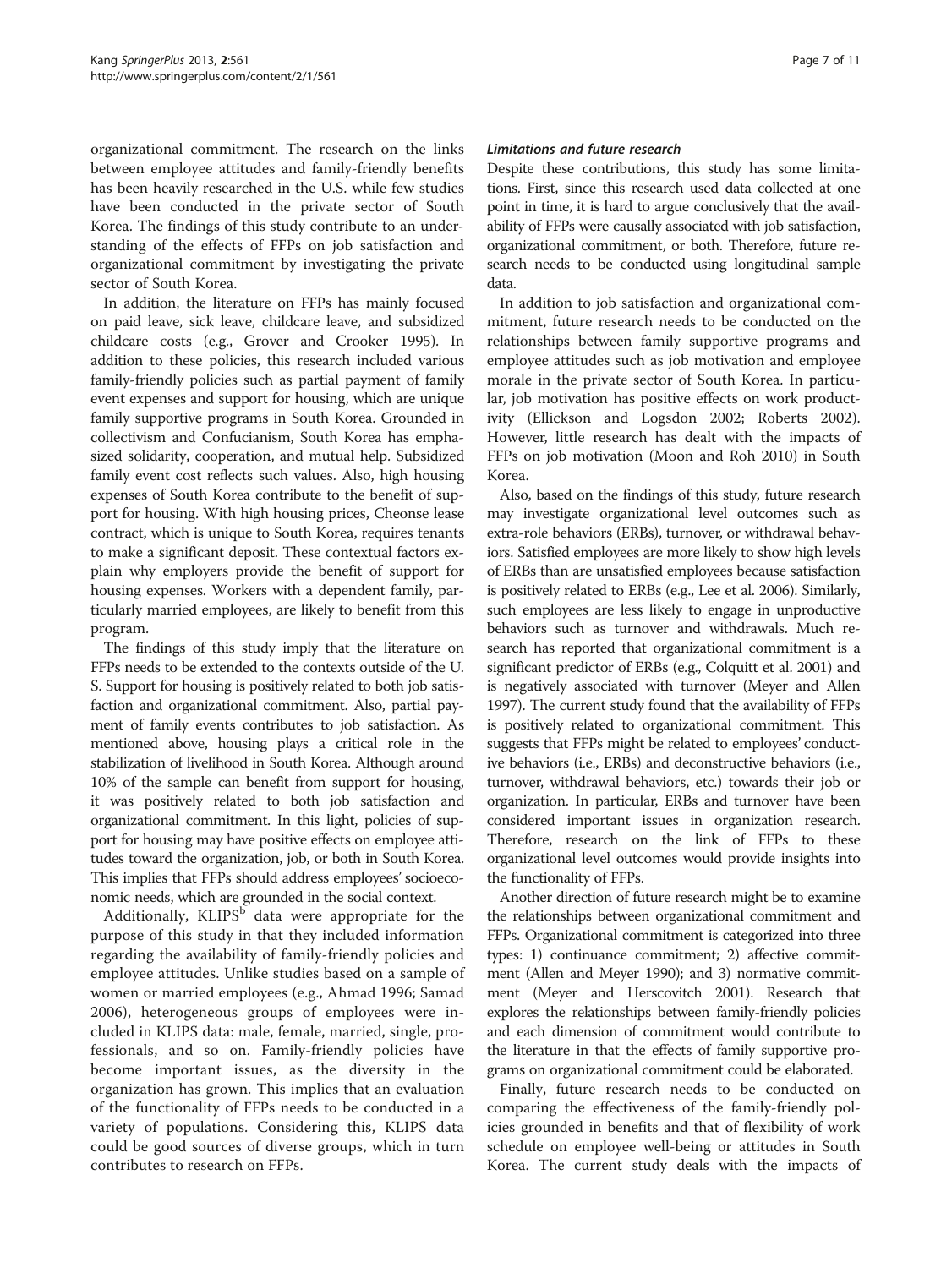<span id="page-7-0"></span>family-friendly benefits on employee attitudes. By including variables regarding flexibility, future research would provide managerial implications regarding which practices should be more weighted in implementing family-friendly policies.

#### Conclusions

To sum up, family-friendly policies contribute to positive effects on employee attitudes. Although the effectiveness of those programs is not necessarily significant, this study provides support for the positive relationships between family-friendly programs and job satisfaction and organizational commitment in the private sector of South Korea. In particular, paid leave, childcare leave, and support for housing are positively related to both job satisfaction and organizational commitment. Future research should attempt to expand on this study by including variables relevant to family-friendly policies.

#### Methods

#### Sample and procedure

To test the hypotheses, this research used the 10th Wave of KLIPS, which was collected in 2007. KLIPS was

Table 7 Demographic characteristics of sample

approved by Statistics Korea, a national statics office of South Korea; and the approval number is 33601. KLIPS data are based on the nation-wide laborrelated panel survey. Also, KLIPS data sets consist of two parts: the Individual dataset and the Household dataset. The current research is based on the respondents working in the private sector of the Individual dataset, which produces a cross-section of data which has been used for individual-level analysis. Although KLIPS data were not collected for this study, the Individual dataset includes information related to the current research: family-friendly benefits, demographics (age, gender, level of education, tenure, etc.), the status of economic activity, employment type, attitudes (i.e., job satisfaction, life satisfaction, and organizational commitment), company type and size, industry and occupation type, and so on. KLIPS data are collected in three ways: 1) a self-interview; 2) a proxy interview; and 3) a combination of both. In this study, only respondents via the self-interview were included in order to reduce errors that might exist with data collected from the other two types of interview.

| Demography               | n    | $\%$        |                                    | n     | $\%$ |
|--------------------------|------|-------------|------------------------------------|-------|------|
| Age                      |      |             | Gender                             |       |      |
| 20 or less               | 23   | $8^{\circ}$ | Male                               | 1.747 | 60.1 |
| 20s                      | 631  | 21.7        | Female                             | 1,158 | 39.9 |
| 30s                      | 983  | 33.8        | Marital status                     |       |      |
| 40s                      | 731  | 25.2        | Single                             | 821   | 28.3 |
| 50s                      | 401  | 13.8        | Married                            | 1,852 | 63.8 |
| 60s or more              | 136  | 4.7         | Separated                          | 36    | 1.2  |
| Education level          |      |             | Divorced                           | 110   | 3.8  |
| High school or lower     | 1647 | 56.7        | Spouse passed away                 | 86    | 3.0  |
| 2-year college           | 535  | 18.4        | Employment Type                    |       |      |
| Bachelors                | 636  | 21.9        | Regular worker                     | 2,062 | 71.0 |
| Masters or higher        | 87   | 3.0         | Irregular worker                   | 843   | 29.0 |
| Industry                 |      |             | Occupation                         |       |      |
| Wholesale & Retail trade | 443  | 15.2        | Technician/Associate professionals | 449   | 15.5 |
| Manufacturing            | 901  | 31          | Clerk                              | 447   | 16.4 |
| Post & Telecommunication | 48   | 1.7         | Craft & Related trades workers     | 510   | 17.6 |
| Education                | 116  | 4.0         | Plant/Machine operators            | 373   | 12.8 |
| Construction             | 278  | 9.6         | Elementary occupation              | 345   | 11.9 |
| Hotels & Restaurant      | 207  | 7.1         | Professionals                      | 226   | 9.2  |
| <b>Business services</b> | 356  | 12.3        | Service workers                    | 217   | 7.5  |
| Health & Social work     | 102  | 3.5         | Sale workers                       | 222   | 7.6  |
| Finance & Insurance      | 94   | 3.2         | Others                             | 46    | 1.5  |
| Transport                | 131  | 4.5         |                                    |       |      |
| Others                   | 319  | 7.9         |                                    |       |      |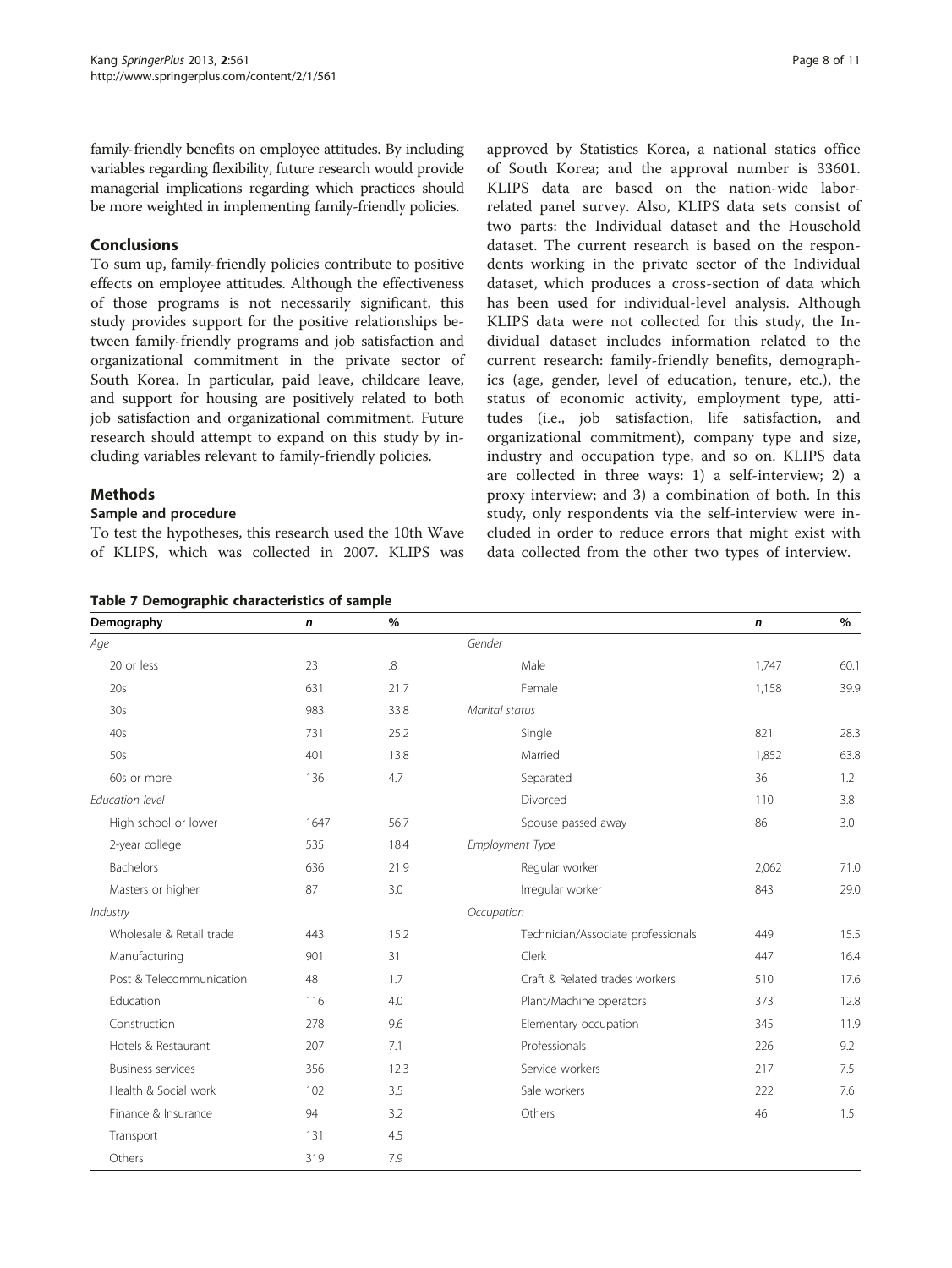In this study, I obtained a sample of 2,905 from the Individual dataset of KLIPS data, who were employees in the private sector. A demographic breakdown of respondents is as follows: 60.1% were male and 39.9% were female. The average age of the participants was  $39$  years (SD = 11.15). The average tenure in the companies was 56.18 months  $(SD = 61.13)$ . 39.6% of the respondents had a high school diploma or lower; 18.4% had a 2-year college degree; 21.9% had a 4-year university degree; and 4% had a master's degree or higher. Also, 28.3% were single; 63.8% were married; 3.8% were divorced; 1.2% were separated; and 3% had spouse who had passed away. With regard to employment type, 71% of the respondents were regular workers and 29% were irregular workers. In terms of industry, 31% were manufacturing; 15.2% were wholesale and retail trade; 12.3% were business services; 9.6% were construction; 7.1% were hotels and restaurants; 4.5% were transport; and education were 4%. Composition of occupation of the respondents is as follows: 15.5% were technician/associate professionals; 16.4% were business clerks; 17.6% were craft and related trades workers; 12.8% were plant/machine operators; 11.9% were elementary occupation; 9.2% were professionals; 7.5% were service workers; and 7.6% were sales workers. Table [7](#page-7-0) presents demographics of the sample.

#### Measures

#### The availability of family-friendly policies (FFPs)

I measured the availability of FFPs with the participants' responses to the questions of whether an individual employee is entitled to receive family-friendly programs by his/her organization or employer. Six family-friendly programs were included in this study: paid leave, sick leave, childcare leave, partial payment of childcare expenses, partial payment of family events (marriage, funeral, etc.), and support for housing (mortgage loan, etc.). The availability of FFPs was assessed by surveying individuals with questions such as "Are you entitled to receive to paid leave?" and "Are you entitled to receive childcare expenses?" Respondents were asked to answer 'yes' if they can apply to a certain family-friendly program and 'no' if they cannot, or the respondent answered "I don't know". The responses were dummy coded into  $0 = no$  and  $1 = yes$ .

#### Organizational commitment

In KLIPS, organizational commitment was measured by responses to five items from the Organizational Commitment Questionnaire (OCQ) developed by Porter et al. ([1974](#page-10-0)). Items of organizational commitment were as follows: 'This is a good company to work at,' 'I am glad to have joined this company,' 'I would recommend joining this company to my friends who are searching for a job,' 'I take pride in being a part of this company,' and 'I hope to continue working at this company if other things remain the same.' The ratings were on a fivepoint Likert scale ranging from  $1 =$  strongly disagree to 5 = strongly agree. Organizational commitment yielded good reliability (Cronbach's  $\alpha$  = .92).

#### Job satisfaction

Job satisfaction of KLIPS was measured by responses to five items developed by Brayfield and Rothe [\(1951\)](#page-9-0). The items were as follows: 'I'm satisfied with the job I'm currently doing,' 'I'm glad to have joined this company,' 'I feel this job personally rewarding, 'I enjoy this job,' and 'I want to continue this job if other things remain the same.' The ratings were on a five-point Likert scale ranging from  $1 = strongly disagree$  to  $5 = strongly agree$ . Reliability test of job satisfaction yielded alpha coefficient of .92 (Cronbach's α = .92).

#### Control variables

The literature has found that some demographic variables and wage satisfaction are associated with job satisfaction (e.g., Sagas and Cunningham [2005;](#page-10-0) Judge and Watanabe [1993\)](#page-9-0). Gender (Joiner and Bakalis [2006](#page-9-0); Sagas and Cunningham [2005\)](#page-10-0), age, and education (Joiner and Bakalis [2006;](#page-9-0) Judge and Watanabe [1993\)](#page-9-0) are related to job satisfaction. For example, female employees are likely to report lower levels of job satisfaction (Sagas and Cunningham [2005\)](#page-10-0) than are male employees. As wage satisfaction is also positively associated with job satisfaction (Sousa-Poza [2000\)](#page-10-0), it was included in the analysis as a control variable.

In addition, Mathieu and Zajac's ([1990](#page-9-0)) meta-analysis provided evidence that married employees are likely to exhibit slightly higher levels of organizational commitment than those of unmarried employees (Chiu & Ng 1999: p. 489). For instance, Joiner and Bakalis ([2006](#page-9-0)) provided similar findings to those of Mathieu and Zajac's study ([1990](#page-9-0)). Also, tenure (Joiner and Bakalis [2006](#page-9-0); Hrebiniak and Alutto [1972](#page-9-0); Angle and Perry [1983;](#page-9-0) Mottaz [1988](#page-9-0); Iverson and Buttigieg [1999\)](#page-9-0), education level and marital status (Joiner and Bakalis [2006\)](#page-9-0) have been shown to be related to organizational commitment. Joiner and Bakalis ([2006](#page-9-0)) also found that tenure was negatively associated with commitment.

To sum up, this study included as control variables respondents' age (in years); gender  $(0 = male, 1 = female);$ level of education  $(0 = high school diploma or lower, 1 = 2$ year college degree,  $2 = 4$ -year university degree,  $3 =$  master's degree or higher); marital status  $(0 = single, 1 = married);$ and tenure (in months).

#### **Endnotes**

Available until October 25, 2013 at [http://glaw.scourt.](http://glaw.scourt.go.kr/) [go.kr.](http://glaw.scourt.go.kr/)

<sup>b</sup>KLIPS consists of cross-sectional data and time-series data. It has been conducted annually on a sample of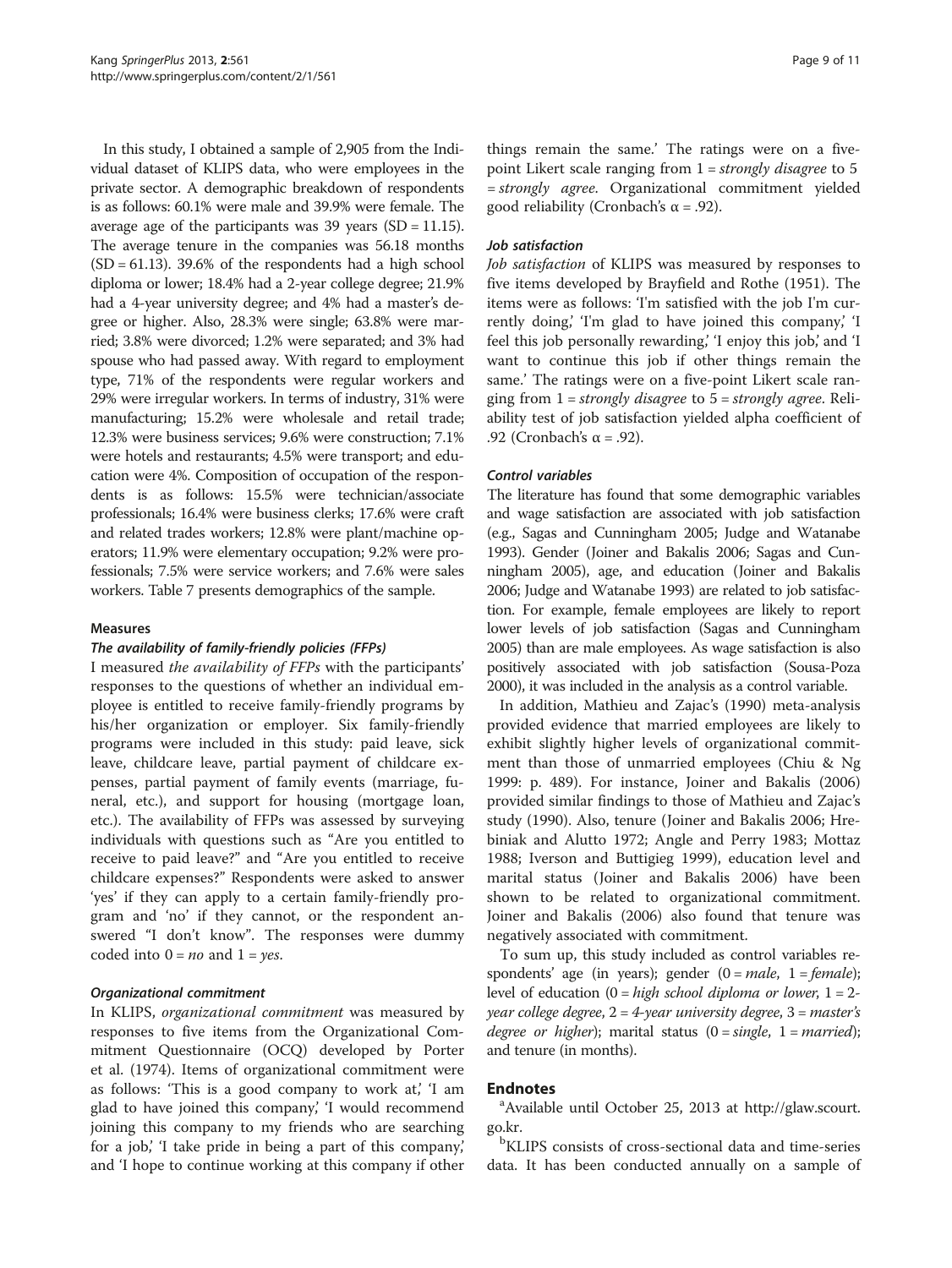### <span id="page-9-0"></span>5,000 urban households and members of the households by the Korea Labor Institute since 1998. Questionnaires are administered on the 15+ year-old household members.

#### Abbreviations

FFP(s): Family-friendly policy (policies); KLIPS: Korean labor and income panel study.

#### Competing interests

I declare: no support from any organization for the submitted work; no financial relationships with any organizations that might have an interest in the submitted work in the previous three years; no other relationships or activities that could appear to have influenced the submitted work.

#### Authors' information

Dr. Kang's research interests include expectations of extra-role behaviors, cross-cultural differences in organizational behavior, work-family issues, and so on.

#### Received: 2 July 2013 Accepted: 14 October 2013 Published: 25 October 2013

#### References

- Ahmad A (1996) Work-family conflict among married professional women in Malaysia. J Soc Psychol 136(5):663–666
- Ahn H-T (1999) Seong gwa ju eui sidea eui yeonbongje silcheon manual (guideline for merit-pay system). Hackmoonsa, South Korea, Seoul
- Allen NJ, Meyer JP (1990) The measurement and antecedents of affective, continuance, and normative commitment to the organization. J Occup Psychol 63(1):1–18
- Ambrose BW, Kim S (2003) Modeling the Korean Chonsei lease contract. Real Estate Econ 31(1):53–74
- Angle HL, Perry JL (1983) Commitment: individual and influences. Work Occup 10 (2):123–146
- Bae J, Rowley C (2001) The impact of globalization on HRM: the case of South Korea. J Business World 36(4):402–428
- Bashir S, Ramay M (2008) Determinants of organizational commitment: a study of information technology professionals in Pakistan. J Behav Appl Manag 9(2):226–238
- Blankenship J (2002) Recent trends in the Korean housing finance market. Housing Finance Int 16(3):19–25
- Blau PM (1994) Exchange and power in social life. Wiley, New York, NY Boehle S, Stamps D, Stratton J (2000) The increasing value of (flexible) time. Training 37(7):32
- Brayfield AH, Rothe HF (1951) An index of job satisfaction. J Appl Psychol 35 (5):307–311
- Brief AP (1998) Attitudes in and around organizations. Sage Publications, Thousand Oaks, CA
- Chiu WCK, Ng CW (1999) Women-friendly HRM and organizational commitment: a study among women and men of organizations in Hong Kong. J Occup Organ Psychol 72(4):485–502
- Cho K-H, Lee S-H (2001) Another look at public-private distinction and organizational commitment: a cultural explanation. Int J Organ Anal 9(1):84–102
- Colquitt J, Conlon DE, Wesson MJ, Porter COLH, Ng KY (2001) Justice at the millennium: a meta-analytic review of 25 years of organizational justice research. J Appl Psychol 86(3):425–455
- Dixon MA, Sagas M (2007) The relationship between organizational support, work-family conflict, and the Job-life satisfaction of university coaches. Res Q Exerc Sport 78(3):236–247
- Eisenberger R, Huntington R, Hutchison S, Sowa D (1986) Perceived organizational support. J Appl Psychol 71:500–507
- Ellickson MC, Logsdon K (2002) Determinants of job satisfaction of municipal government employees. Publ Person Manage 31(3):343–358
- Frye NK, Breaugh JA (2004) Family-friendly policies, supervisor support, workfamily conflict, family-work conflict, and satisfaction: a test of a conceptual model. J Bus Psychol 19(2):197–220
- Ghazzawi IA (2008) Job satisfaction among information technology professionals in the U.S.: an empirical study. J Am Acad Business Cambridge 13(1):1–15
- Ghazzawi IA, Smith Y (2009) Crafting the whole employee: Job satisfaction, Job commitment, and faith: a New conceptual framework and research agenda. Business Rev Cambridge 12(2):300–309
- Goldberg WA, Breenberg E, Koch-Jones J, O'Neil R, Hamil S (1989) Attractiveness of child care and related employer-supported benefits and policies to married and single parents. Child Youth Care Quarter 18:23–37
- Gooderham P, Nordhaug O, Ringdal K (1998) When in Rome, do they do as the Romans? HRM practices of US subsidiaries in Europe. Manag Int Rev 38 (Special Issue 2):47–64
- Grover SL, Crooker KJ (1995) Who appreciates family-responsive resource policies: the impact of family friendly policies. Pers Psychol 48(2):271–298
- Guy ME (1993) Workplace productivity and gender issues. Public Adm Rev 53 (3):279–282

Haar JM, Spell CS (2004) Programme knowledge and value of work-family practices and organizational commitment. Int J Hum Resour Manag 15 (6):1040–1055

- Halpern DF (2005) How time-flexible work policies can reduce stress, improve health, and save money. Stress Health 21(3):157–168
- Herzberg F (1987) One more time: how do you motivate employees? Harv Bus Rev 65:109–120
- Herzberg F (2003) One more time: how do you motivate employees? Harv Bus Rev 81(January):87–96
- Herzberg F, Mausner B, Snyderman BB (1959) The motivation to work. John Wiley & Sons, New York, New York
- Hrebiniak LG, Alutto J (1972) Personal and role-related factors in the development of organizational commitment. Adm Sci Q 17(4):555–572
- Huo YP, Huang JH, Napier KN (2002) Divergence or convergence: a cross-national comparison of personnel selection practices. Hum Resour Manage 41(1):31–44
- Iverson RD, Buttigieg DM (1999) Affective, normative, and continuance commitment: can the 'right kind' of commitment be managed? J Manag Stud 36(3):307–333
- Joiner TA, Bakalis S (2006) The antecedents of organizational commitment: the case of Australian casual academics. Int J Ed Manage 20(6):439–452
- Judge TA, Watanabe S (1993) Another look at the job-satisfaction-life satisfaction relationship. J Appl Psychol 6:939–948
- Judge TA, Boudreau JW, Bretz RD (1994) Job and life attitudes of male executives. J Appl Psychol 79(5):767–782
- Kickham VF (2007) Money talks. Ind Distrib 96(5):30
- Kim S-H (1996) Insagwali (human resource management). Mooyeockkyungga, South Korea, Seoul
- Kim J-H, Park C-I, Oh H-S (2004) Working paper: Kieupbokjieui siltaewa jeongchack gwaje (employee benefits and challenges of government policies). Korea Labor Institute, South Korea, Seoul
- Kossek EE, Colquitt JA, Noe R (2001) Caregiving decisions, well-being, and performance: the effects of place and provider as a function of dependent type and work-family climates. Acad Manage J 44(1):29–44
- Lambert S (2000) Added benefits: the link between work-life benefits and organizational citizenship behavior. Acad Manage J 43(5):801–815
- Lee J (2009) Mind the gap: South Korea employer. Proceedings of the conference on aging year & work. Association, Boston, MA. Boston
- Lee Y-K, Nam J-H, Park D-H, Lee KA (2006) What factors influence customeroriented prosocial behavior of customer-contact employees? J Serv Market 20(4):251–264
- Locke EA (1976) The nature and causes of job satisfaction. In: Dunnette M (ed) Handbook of industrial and organizational psychology. Rand McNally, Chicago, IL, pp 1297–1350
- Mathieu JE, Zajac D (1990) A review and meta-analysis of the antecedents, correlates, and consequences of organizational commitment. Psychol Bull 108(2):171–194
- Meyer J, Allen N (1997) Commitment in the workplace. Sage Publications, Thousand Oaks
- Meyer JP, Herscovitch L (2001) Commitment in the workplace: toward a general model. Hum Resour Manag Rev 11(3):299–326
- Moon S, Roh J (2010) Balancing work and family in South Korea's public organizations: focusing on family-friendly policies in elementary school organizations. Publ Person Manage 39(2):117–131
- Mottaz CJ (1988) Determinant of commitment. Human Relat 41(6):467–482 Oh K, Storey MJ, Lee S, Kim J, Jeong C, Oh K, Kim H (1994) Search for the
- meaning of social support in Korean society. J Korean Acad Nurs 24(2):264–277